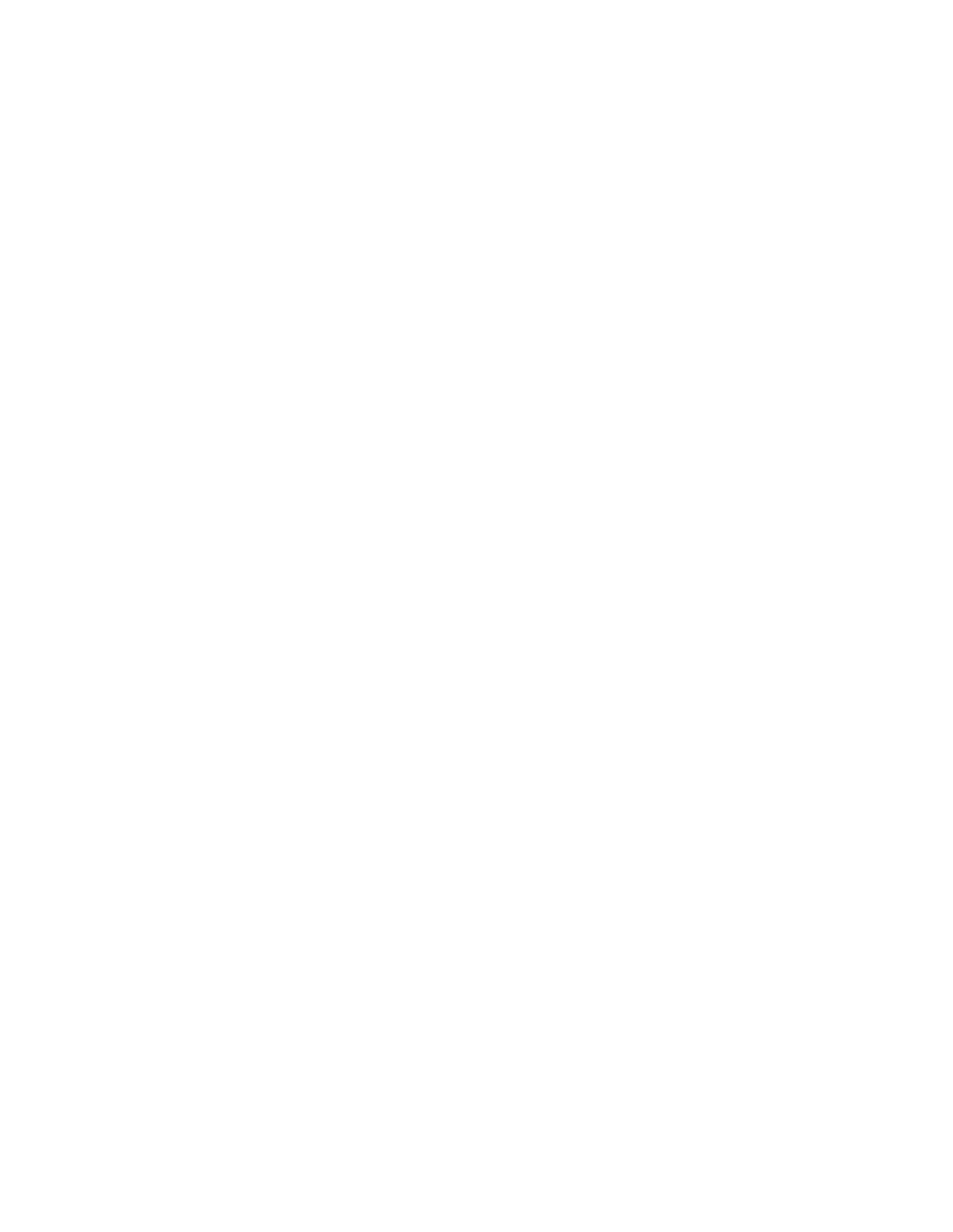# **1**

## **High Temperature Electronics for Aviation Applications**

Aviation is a dynamic industry that continuously adapts to various market forces. The aviation market doubles in size, every 10 to 15 years, so there will be a greater need in the future for large aircrafts.

Key market forces that impact the airline industry are fuel prices, economic growth and development, environmental regulations, infrastructure, market liberalization, airplane capabilities, other modes of transport, business models, and emerging markets [1]. Each of these forces can have both positive and negative impacts on the industry.

While the world economy GDP is expected to grow by 3.2% between 2012 to 2032, the number of airline passengers and airline traffic is expected to grow by 4.1% and 5%, respectively in the same interval.

The fleet size is expected to roughly double from 2013 to 2032 [1]. Alongterm demand of 35280 new airplanes, valued at \$4.8 trillion is forecasted [1]. 14350 of them will replace older, less efficient airplanes, reducing the cost of air travel and decreasing carbon emissions.

Europe is forecasted to be second largest market in the world by 2032 [1]. As shown in one of following section, from 2008 EU has already started to address and shape future aviation needs in Clean Sky and Clean Sky2 programs.

### **1.1 Value Story**

Air traffic contributes today about 3% to global greenhouse gas emissions, and it is expected to triple by 2050 [2]. Although, other sectors are more polluting (electricity and heating produces 32% of greenhouse gases), pollution from air traffic is released high in the atmosphere where the impact is much greater. Meeting the climate and energy objectives will require reducing drastically the sector's environmental impact by reducing its emissions. Maximizing fuel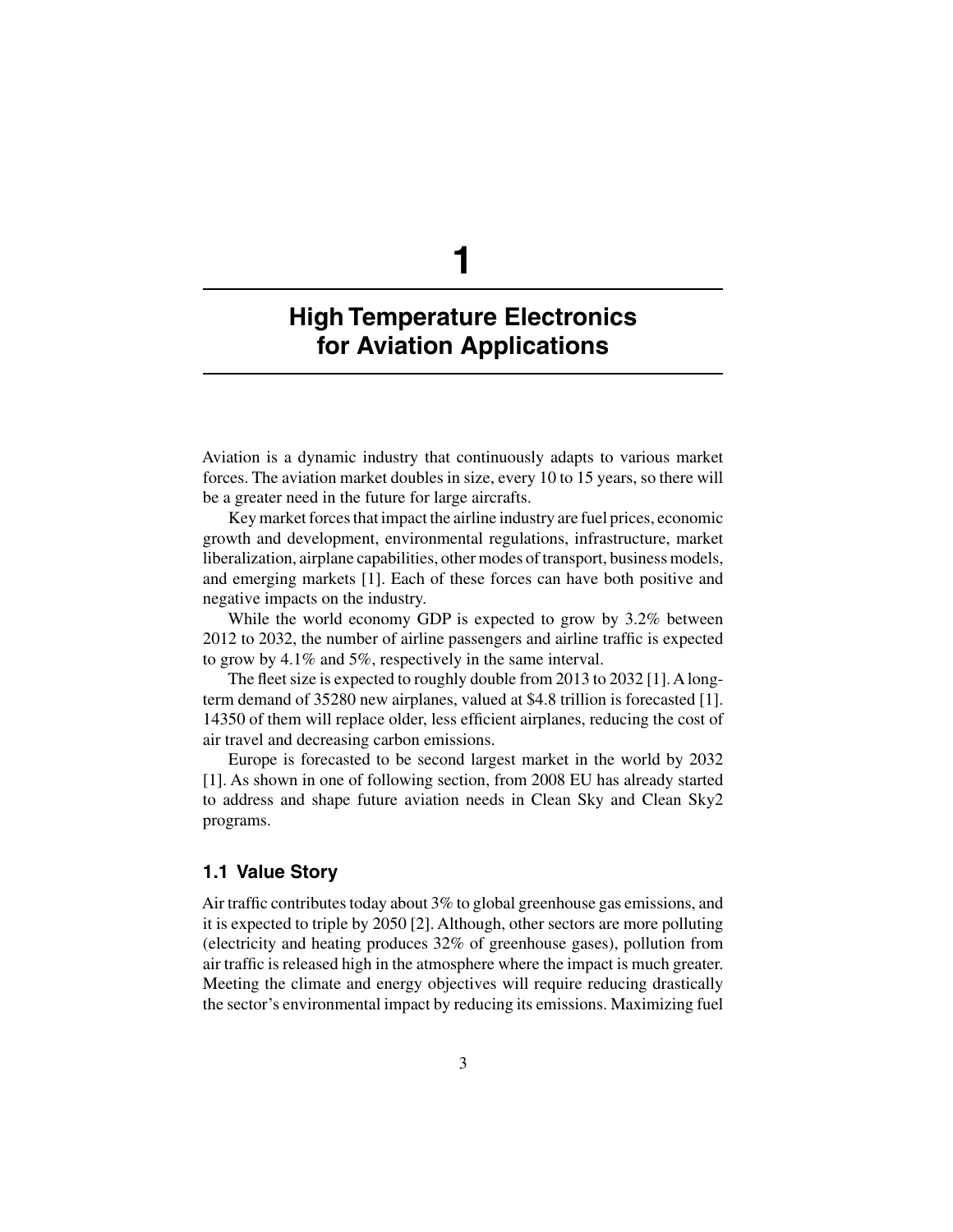#### 4 *High Temperature Electronics for Aviation Applications*

efficiency to use less to go farther is also a key cost-cutting factor in a very competitive industry – and as air traffic increases, better noise reduction technologies are needed. Game-changing innovation in Aviation is risky, complex and expensive, and requires long-term commitment. This is why all relevant aviation stakeholders must work together to develop proof-of-concept demonstrators.

#### **1.2 Fuel Prices Are Challenging the Airliners Profitability**

Volatile oil prices have been the greatest challenge to airline profitability apart from the weak economy. *Fuel costs have surpassed labor as the largest segment of airline operating cost [1].* Fuel costs, approximately 13 percent of total costs in 2002, are closer to 34 percent today. After spiking in early 2012, oil prices have decreased in 2015. On the demand side, the weak economic outlook has moderated near-term growth projections. On the supply side, rising shale oil production in the United States is moderating near-term price projections. Lower jet fuel prices, are bolstering near-term airline profitability as shown in Figure 4 of [3]. However, long term projections for jet fuel are indicating a significant price increase [4], from approximately \$60/barrel in 2015 to \$90/barrel in 2020, \$142/barrel in 2030 and \$229/barrel in 2040. Jet fuel price is growing faster than other goods and services.

Therefore, there is a strong need for long term investment in the development of low consumption technologies for jet engines.

### **1.3 Growing Fuel Efficiency**

Fuel costs have nearly doubled over the past 10 years. *Fuel represents up to 30 percent of total operating cost for single-aisle airplanes and up to 50 percent for widebody airplanes [1]*. Fuel saving is a constant research topic of airplane manufacturers [5, 6], as this has a direct impact on costs. The main ways to save fuel for aero engines are presented in Figure 1.1 [5–7]. They must be balanced against all the costs and can only be realized when the initiative is fully deployed and sustained.

Airlines can improve their fuel efficiency in different ways [5–7]:

1. Deploying more fuel-efficient engines: replace older, less efficient airplanes with new-technology airplanes, such as the Boeing 787 or Airbus350 XWB. Weight reduction can be achieved by using composites and advanced avionics. Airbus has reported an 11% fuel burn improvement of A330neo versus current A330 at powerplant level [6].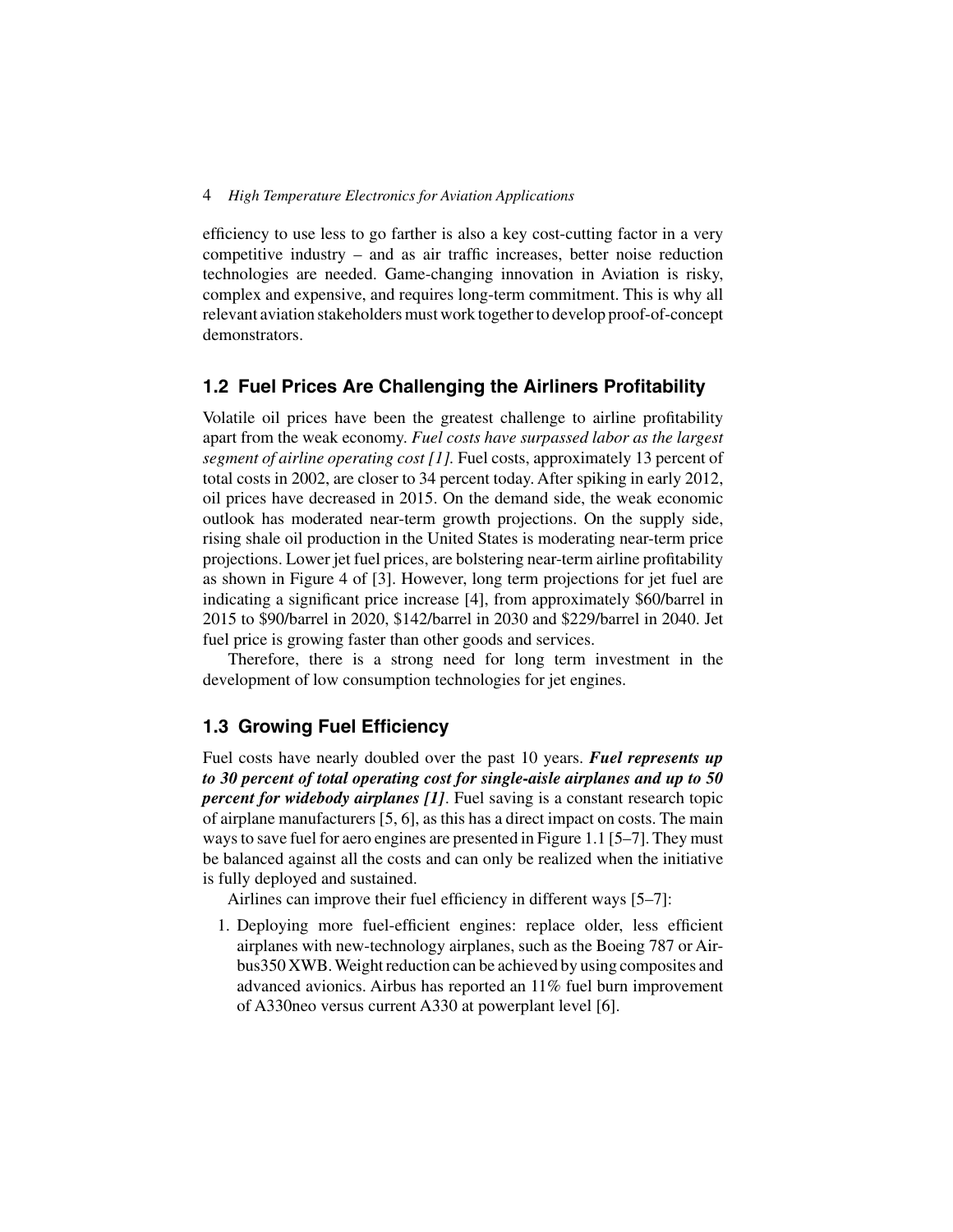

## *1.3 Growing Fuel Efficiency* 5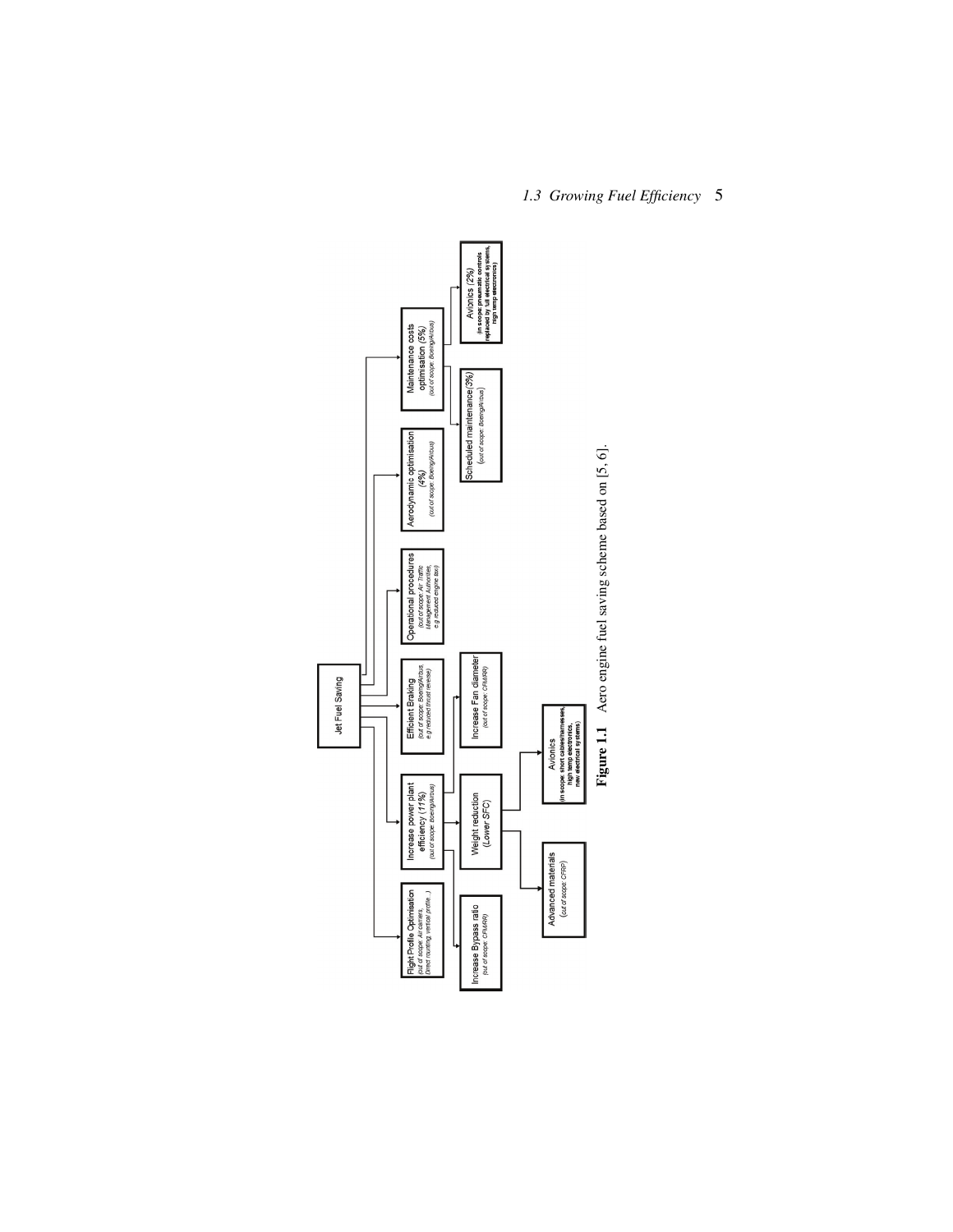#### 6 *High Temperature Electronics for Aviation Applications*

- 2. Improving operational procedures. Airlines can optimize fuel efficiency by making changes in operations, such as reducing the engine taxi time and the use of Auxiliary Power Unit (APU). Air carriers are also keen on raising the load factors on flights, which means making sure flights are close to or at aircraft capacity (all the seats are filled) [5].
- 3. Increasing braking efficiency by reducing the flap approach and a reduced thrust reverse [5].
- 4. Optimization of flight profile includes the optimum cruise altitude, the optimum climb/descent and the optimization of the cruising speed [5].
- 5. Optimization of aerodynamics & weight body shape by using of sharklets at the tips of the wings and the use of light composite materials. Airbus has reported an 4% fuel burn improvement of A330neo versus current A330 [6].
- 6. Maintenance costs optimization: Airbus has reported a 5% fuel burn improvement of A330neo versus current A330 due to lower direct maintenance costs [6]. This was achieved with longer maintenance intervals and by replacing the pneumatic controls with an electrical bleed air system.

The scope of current project is to focus on improving jet fuel saving by increasing the engine efficiency through a reduction of its weight which can be achieved with high temperature electronics placed closer to the engine such shortening the length of cables and harnesses. Further possible applications of high temp electronics, includes the replacement of pneumatic/mechanical controls with full electrical systems.

Benefits for high temperature electronics for aero-engines: By placing the electronics near to the sensor, the weight will also be reduced since the physical length between terminals will be minimized while the cost will be reduced since fewer cables will be needed, and the associated time to mount them on the engine will be also reduced. The fault rate will decrease as the signal is digitized before transmission and cables length is reduced. Sensor accuracy is improved as signal is digitized on the spot, also as cables length is minimized there is less noise coupling area to the signals. As the components are operational at higher temperatures there will be a reduced need for cooling. The flexibility of the system is increased as the components may be now placed in hot areas, which were previously inaccessible.

### **1.4 Clean Sky Initiative**

The EU has taken a lead in green aviation technologies through Clean Sky1 and Clean Sky2 [8].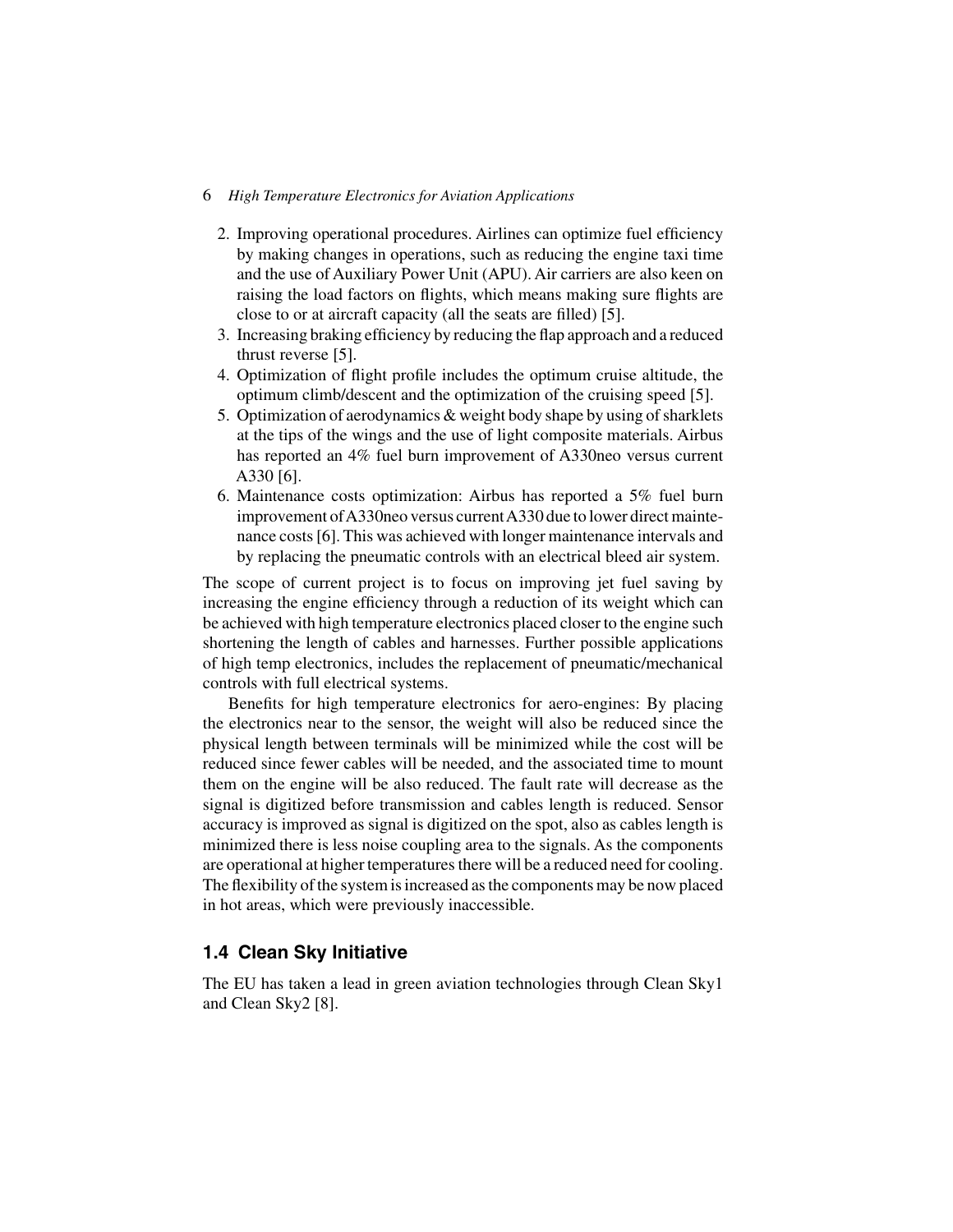The Clean Sky Joint Technology Initiave started in 2008, and constitutes an industry wide, coherent program totaling  $E1.6$  bn, equally shared by the EU and the European Aeronautical Industry.

Clean Sky2 is a natural continuation to progress achieved in Clean Sky1 (which has ended).

Clean Sky1 and Clean Sky2 are targeting very significant environmental gains, as shown in Table 1.1 [8].

By 2050, 75% of the world's fleet now in service (or on order) will be replaced by aircraft that can deploy Clean Sky2 technologies. Based on the same methodology applied in the Clean Sky1 economic case in 2007, the market opportunity related to these programes is estimated at  $\sim$ €2000 bn. The direct economic benefit is estimated at ∼€350–€400 bn and the associated spill-over is of the order of  $\epsilon$ 400 bn.

The environmental case for continuing Clean Sky1 is even more compelling with an estimate of the  $CO<sub>2</sub>$  saving potential of 4 billion tones through Clean Sky2. These 4 billion tones of  $CO<sub>2</sub>$  to be saved from 2020 to 2050 will be additive to the approximately 3 billion tones achievable as a consequence of the Clean Sky Program.

GE was represented in Clean Sky1 by GE Aviation Systems (UK) & GE Global Research Munich as participants in High Temperature Survival Electronic Devices for Engine Control Systems (HIGHTECS) project no. 255749 working with Oxford University Materials.

#### **1.4.1 Benefits of High Temperature Electronics for Jet Engine Controls and Health Monitoring**

**Environmental benefits: lower emissions –**  $CO_2$  **reduction by 15–20%** For the aero-engine market, the extended high temperature electronics capability will facilitate the implementation of distributed architectures, where smart actuators and sensors can replace (or off-load) the centralised control

| Table 1.1 Clean Sky1 and Clean Sky2 targets |                           |                                |  |  |  |  |  |
|---------------------------------------------|---------------------------|--------------------------------|--|--|--|--|--|
|                                             | Clean $Sky1^*$            | Clean $Sky2^*$                 |  |  |  |  |  |
| $CO2$ and Fuel Burn                         | $-20\%$ to $-40\%$ (2020) | $-20\%$ to $-30\%$ (2025/2035) |  |  |  |  |  |
| $NO_{x}$                                    | $60\%$ (2050)             | $-20\%$ to $-40\%$ (2025/2035) |  |  |  |  |  |
| Population exposed to                       |                           |                                |  |  |  |  |  |
| noise/Noise footprint                       | 10dB to 20dB less         |                                |  |  |  |  |  |
| impact                                      | noise (2020)              | Up to $-75\%$ (2035)           |  |  |  |  |  |

| <b>Table 1.1</b> Clean Sky1 and Clean Sky2 targets |  |  |  |  |
|----------------------------------------------------|--|--|--|--|
|                                                    |  |  |  |  |

∗ = Baseline for Clean Sky1 and Clean Sky2 figures are best available performance in 2000 and 2014, respectively.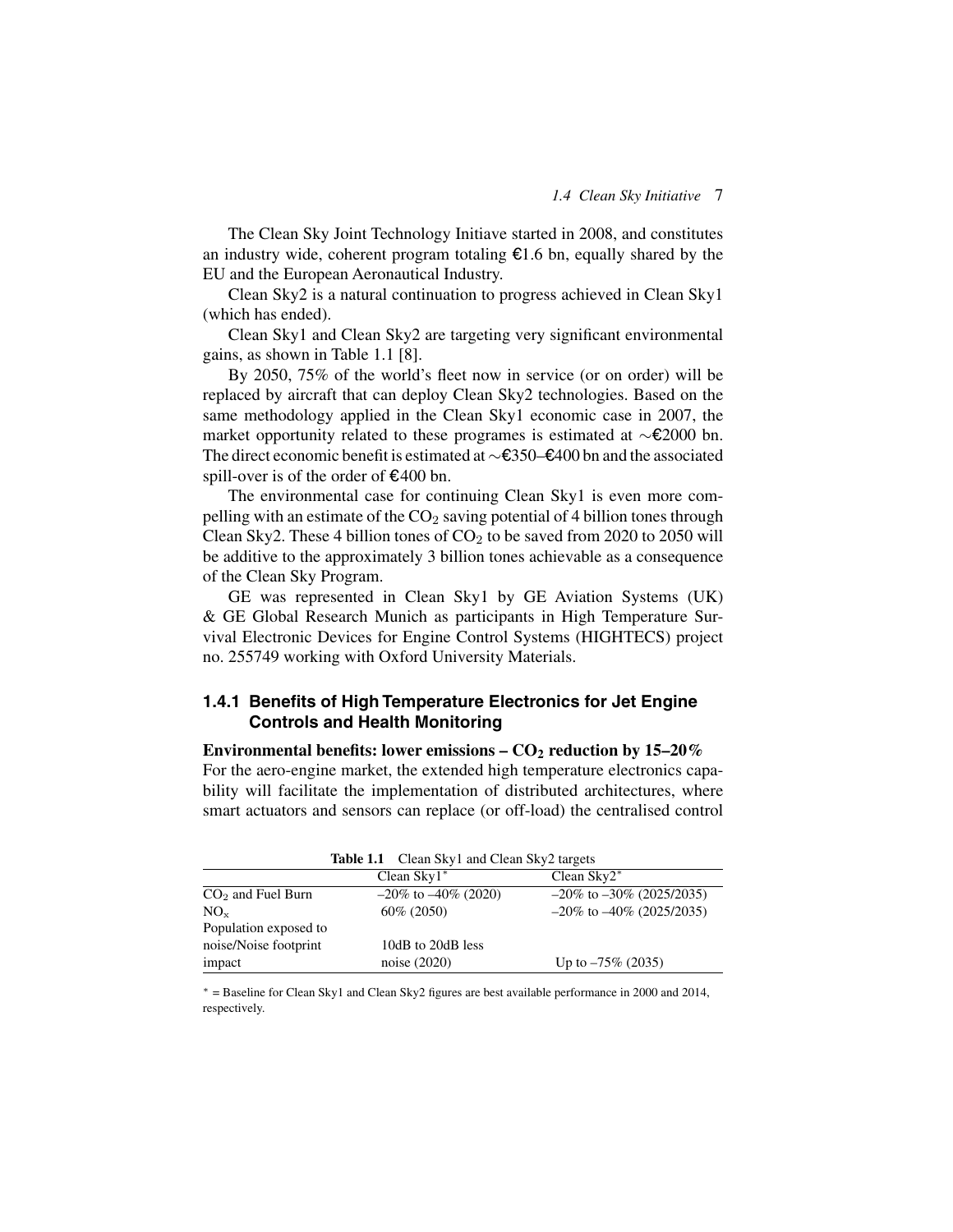#### 8 *High Temperature Electronics for Aviation Applications*

electronics. Up to 500 conductors are currently used for interfacing between jet engine sensors, actuators, flight control computers and the centralised FADEC. The application of distributed architectures could reduce the conductor count from 500 to 8 for duplex control, offering cable and harness weight saving, connector pin reduction, fault reduction and a simpler FADEC [9]. This type of electronic unit would be installed inside the actuator or sensor housing and would consist of the sensor signal conditioning electronics, A/D converters, multiplexers and a serial interface bus [9].

At present, long, high-temperature mineral insulated (MI) or fibre-optic cable is required to connect the sensor to the electronics located in a more benign region of the gas turbine. Electronics co-located with the sensor will lead to a reduction in associated cabling, connectors, and terminals leading to reductions in weight and parts count (hence cost). The development of MEMS sensors with electronics integrated onto a multi-chip module could also lead to significant enhancement of performance at reduced costs. Moreover, the ability to perform signal handling/conditioning prior to engine control unit (ECU) will have benefits in terms of enhancing the data available for engine health monitoring. For example, temperature signals from thermocouple arrays must be averaged prior to sending the signal to the ECU as weight restrictions do not allow for individual cables from each thermocouple to be relayed to the ECU. The use of a multiplexing systems that can withstand engine casing temperatures (∼250◦C) would allow individual thermocouple signals to be analyzed by the ECU off a single cable harness. This could permit the detection of engine hotspots, radial distortions in temperature and condition monitoring of individual thermocouples.

Managing engine performance is receiving a greater amount of attention for safety, reliability and fuel burning savings [10]. Advances in heat resisting sensors and the desire to use full authority digital control electronics (FADEC) and engine health monitoring systems (EHMS) near to the sensing element is accelerating the interest in the use of high temperature electronics. This is leading to the development of "intelligent sensors", which incorporate high temperature electronics in the sensor itself and have the capability to perform self-diagnosis of their health. The output of the "intelligent sensor" will be a digital signal which is then fed into the FADEC. The reduced need for processing of analogue signals within the FADEC unit can increase the capacity for incorporating the EHMS within the same unit, saving weight, space and costs.

For the aerospace market, improved sensor technology will have significant benefits in a number of areas. Firstly, although sensor weight may be